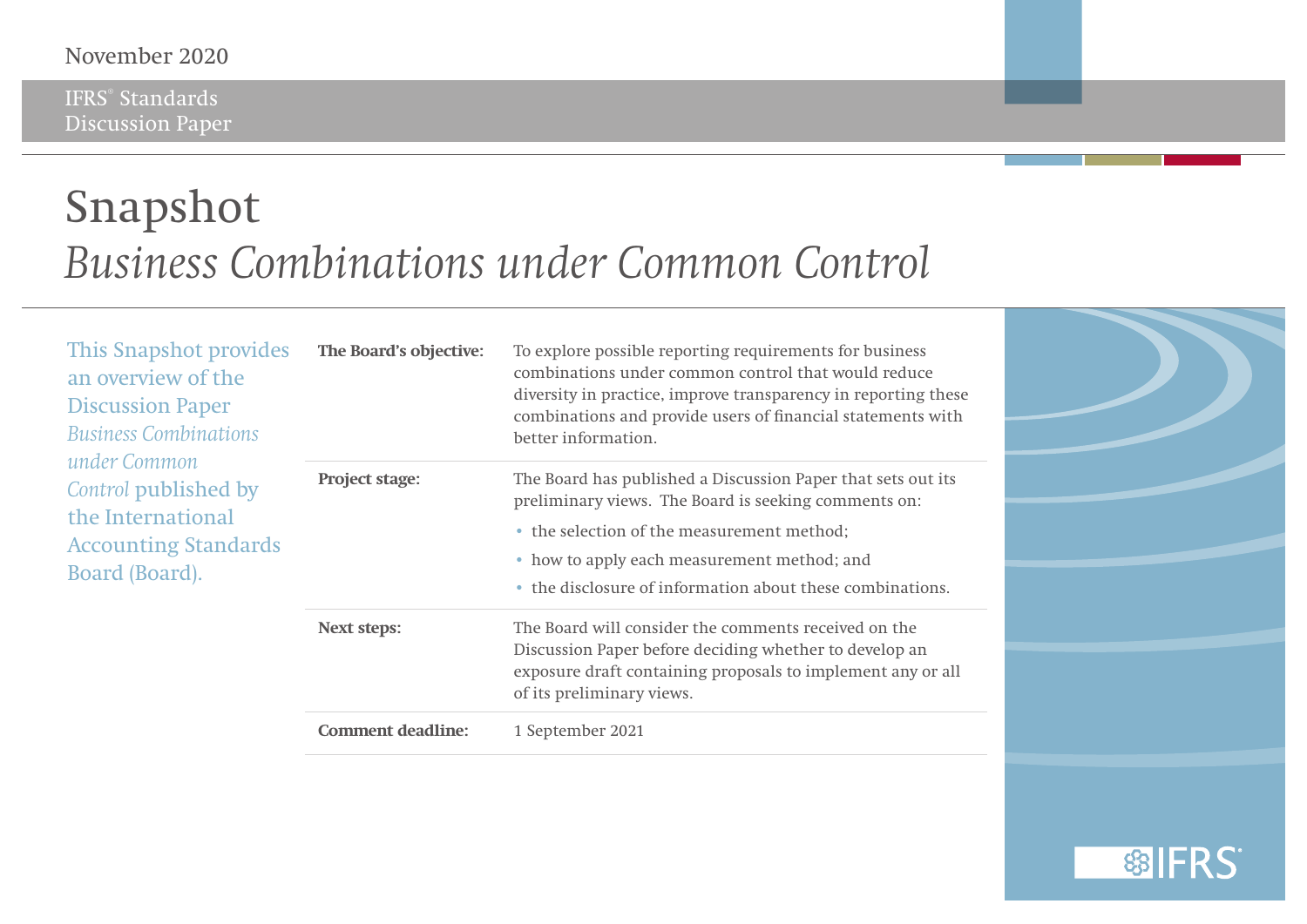## Why is the Board undertaking this project?

### What are business combinations under common control?

Business combinations under common control are mergers and acquisitions involving companies within the same group. Diagram 1 shows a simple example of a business combination under common control. Companies A, B and C are all controlled by the same party, Company P. Company C is transferred from Company A to Company B.

#### **Diagram 1—A business combination under common control**



### What problem is the project trying to solve?

IFRS 3 *Business Combinations* sets out reporting requirements for business combinations and requires the use of the acquisition method. However, no IFRS Standard specifically applies to business combinations under common control.

As a result of this gap in IFRS Standards, companies report these combinations in different ways. In some cases, they use the acquisition method. That method measures the assets and liabilities received in the combination at fair value and recognises goodwill. In other cases, companies use a book-value method. That method measures those assets and liabilities at their existing book values. There is a variety of book-value methods used in practice. Furthermore, companies often provide little information about these combinations.

#### What has the Board heard?

Diversity in practice makes it difficult for investors to understand the effects of these transactions and to compare companies that undertake them.

These combinations are common in many countries around the world, particularly in emerging economies.

Developing reporting requirements for these combinations should be a priority. Listed companies and those preparing for listing are a particular concern.

The project is considering whether and when the acquisition method and a book-value method should be used for business combinations under common control to provide users of financial statements with better information about these combinations.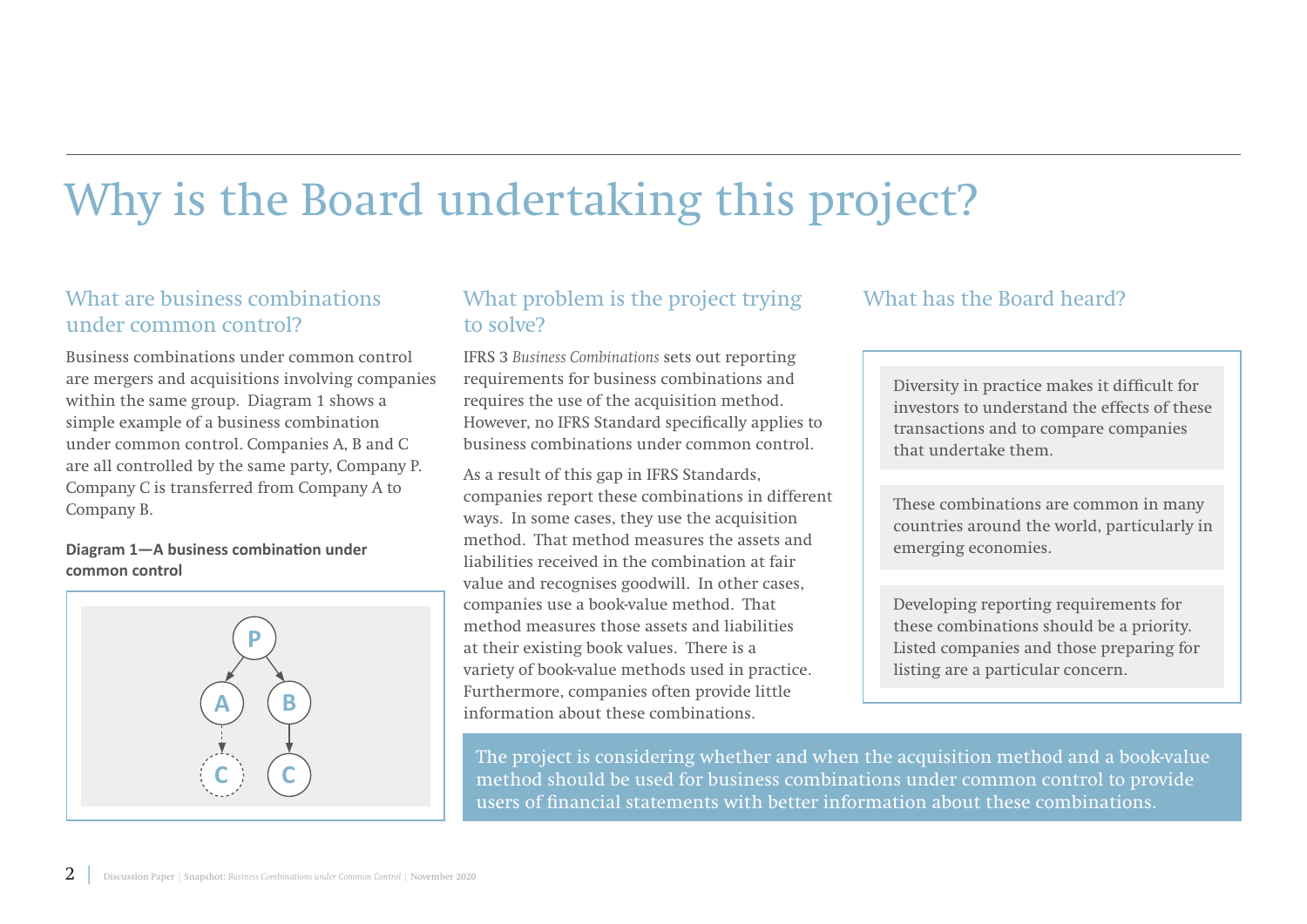# What is the scope of the project?

#### The project focuses on filling the gap in IFRS Standards.

#### Which transactions?

The project is considering transfers of businesses under common control. In Diagram 2, Company C is a business, and its transfer is therefore within the scope of the project. The project is not considering transfers of assets under common control or transfers of companies that do not have a business.

### Which company?

The project is considering reporting by the receiving company. In Diagram 2, the receiving company is Company B. The project is not considering reporting by other parties affected by the transaction.

#### Which financial statements?

The possible reporting requirements explored in the project will typically affect the receiving company's consolidated financial statements only.





The possible reporting requirements explored in this project would apply, for example, to receiving companies that are listed on a stock exchange and to those preparing for listing.

#### Users of financial statements

This project focuses on the information needs of users of the receiving company's financial statements who must rely on that company's financial statements for much of the information they need. Such users are the receiving company's existing non-controlling shareholders, potential shareholders, and its lenders and other creditors.

The project does not seek to address the controlling party's information needs. In Diagram 2, the controlling party is Company P. The controlling party controls the receiving company and, therefore, can direct that company to provide the information the controlling party needs. It does not need to rely on the receiving company's financial statements for that information.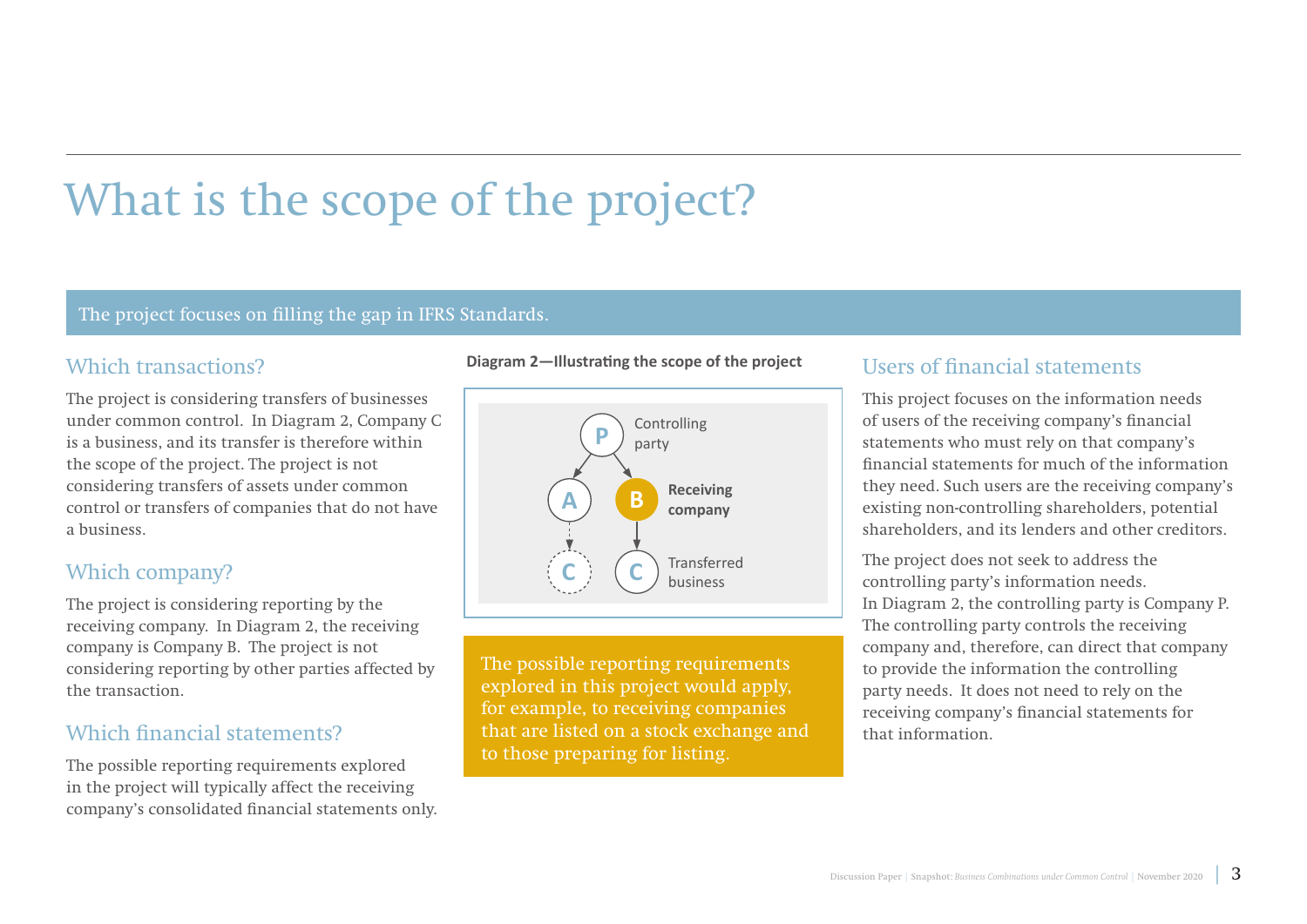### When to apply each method—introduction

### How did the Board reach its preliminary views?

The Board considered:

- whether and when business combinations under common control are similar to business combinations covered by IFRS 3;
- what information would be useful to investors and other users of the receiving company's financial statements;
- the trade-off between the costs and the benefits of providing particular information; and
- whether particular approaches would be complex, or could create opportunities to structure transactions to achieve a particular accounting outcome.

**Business combinations covered by IFRS 3 and business combinations under common control are …**

#### **always different from each other, because ...**

What has the Board heard?

the transfer of a business under common control does not change the ultimate control of that business. The controlling party simply moves its economic resources from one 'location' to another within the group.

**A book-value method should be used in all cases.**

**always similar to each other, because ...**

the receiving company gains control of a business in either combination. The controlling party's perspective is irrelevant because the project considers reporting by the receiving company.

**View**

**The acquisition method should be used except when not justified on cost-benefit grounds.**

**similar in some, but not all, cases, because ...**

business combinations under common control are not all the same. They might be similar to combinations covered by IFRS 3 if, for example, the receiving company has non-controlling shareholders outside the group.

**View**

**The method used should depend on the circumstances.**

The Board's view is that one size does not fit all—for some business combinations under common control, the acquisition method should be used, and for the others a book-value method should be used.

**View A**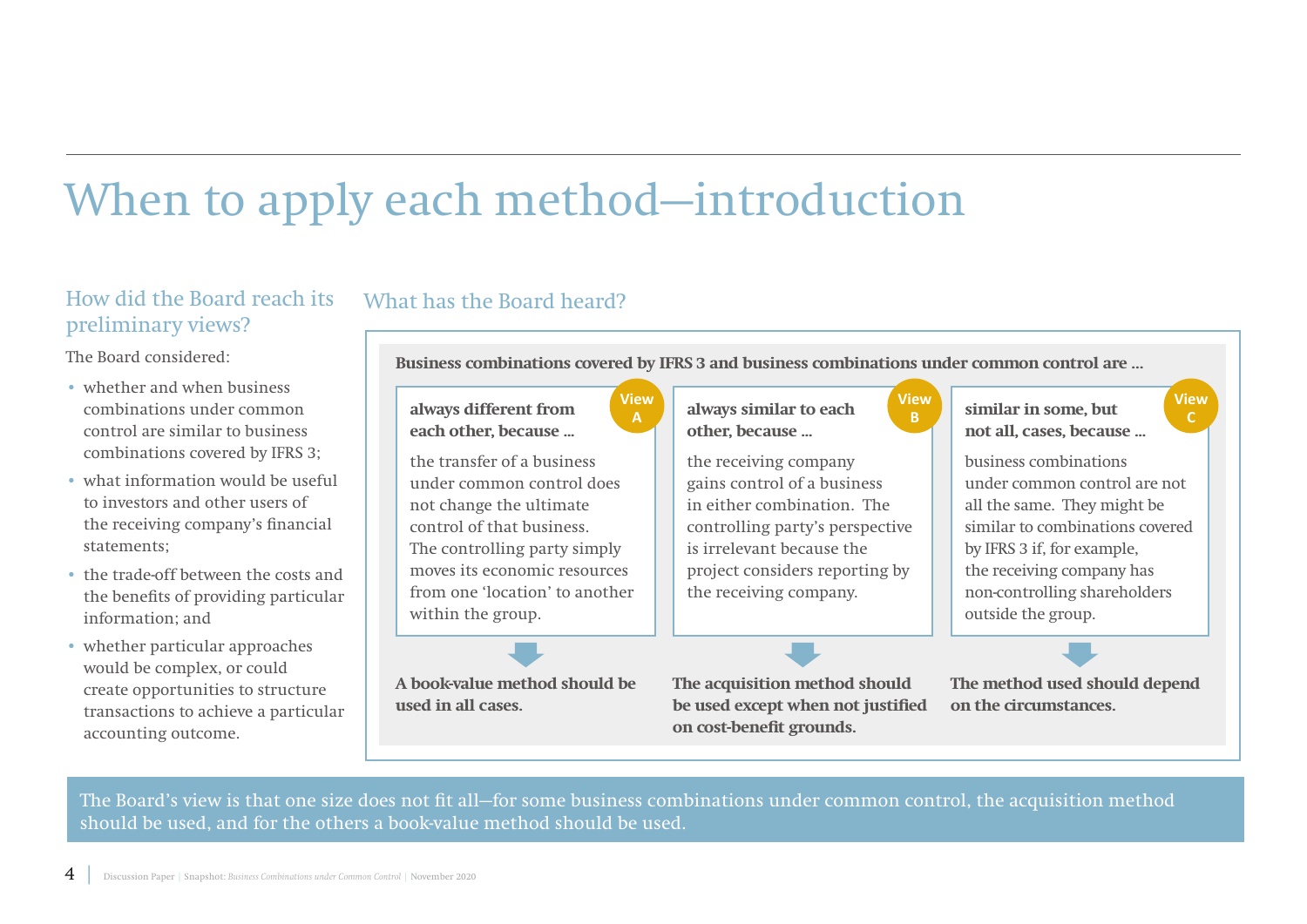## When to apply each method—outside shareholders

### Combinations that affect non-controlling shareholders

Diagrams 3 and 4 illustrate a business combination and a business combination under common control that affect non-controlling shareholders of the receiving company. In both scenarios, Company B gains control of Company C. As a result, non-controlling shareholders acquire an ownership interest in the economic resources transferred in the combination in both scenarios. From the point of view of both the receiving company and those shareholders, the transactions are similar.

The users of the receiving company's financial statements are also similar in both scenarios and comprise its existing non-controlling shareholders, potential shareholders, and its lenders and other creditors. Because both the combinations are similar and the users of the financial statements are similar, the users' information needs about these combinations are similar too.

The Board's view is that the acquisition method should be used for combinations that affect non-controlling shareholders, subject to the cost-benefit trade-off.



#### **Diagram 3—Non-controlling shareholders: Combination covered by IFRS 3**



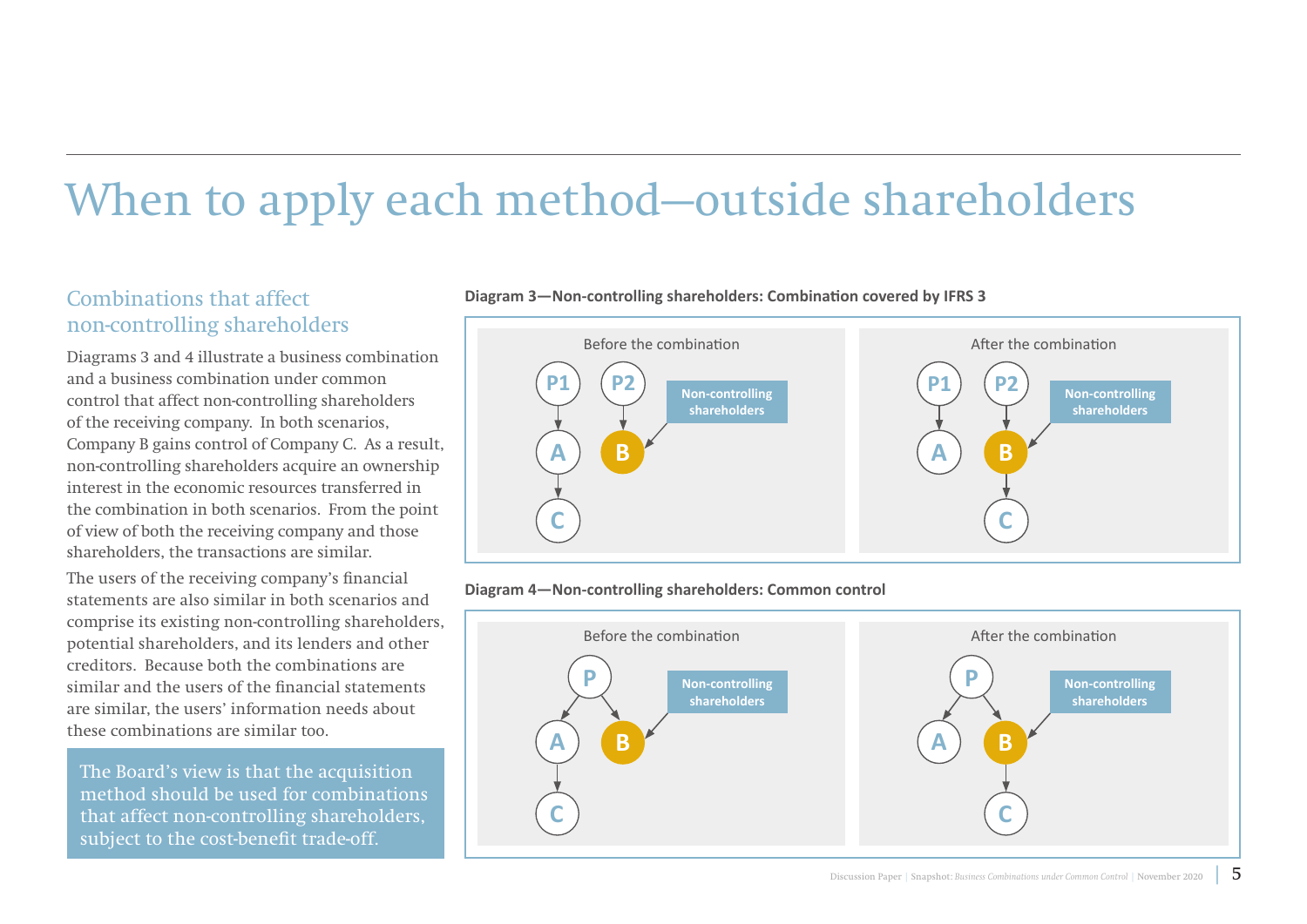## When to apply each method–costs and benefits

### What has the Board heard?

The acquisition method should be applied only if the ownership interest of noncontrolling shareholders is 'substantive'.

The costs of applying the acquisition method might not be justified when those shareholders have only a 'small' ownership interest.

If all of the receiving company's shareholders are its related parties, the costs of applying the acquisition method might not be justified.

Opportunities to structure transactions to achieve a particular accounting outcome might arise if the acquisition method is required for *all* combinations that affect non-controlling shareholders.

#### Receiving company's shares are publicly traded

The Board's view is that the costs of applying the acquisition method would be justified for publicly traded companies. Typically, listing requirements or capital market regulations would:

- prevent the listing of a 'small' number of shares; and
- limit how many shares can be held by the company's related parties.

Therefore, the Board's view is that publicly traded receiving companies should be required to apply the acquisition method.

### Receiving company's shares are privately held

The Board's view is that the costs of applying the acquisition method might not always be justified for privately held companies and is therefore suggesting special conditions for such companies, namely:

**An optional exemption**—a privately held receiving company would be *permitted* to use a book-value method if it has informed all of its non-controlling shareholders that it proposes to use that method and they have not objected.

**A related-party exception**—a privately held receiving company would be *required* to use a book-value method if all non-controlling shareholders are related parties of the company.

The Board is not suggesting that the related-party exception to or the optional exemption from the acquisition method should apply to publicly traded companies. However, the Board is seeking feedback about whether (and, if so, how) the exception or the exemption should also apply to such companies.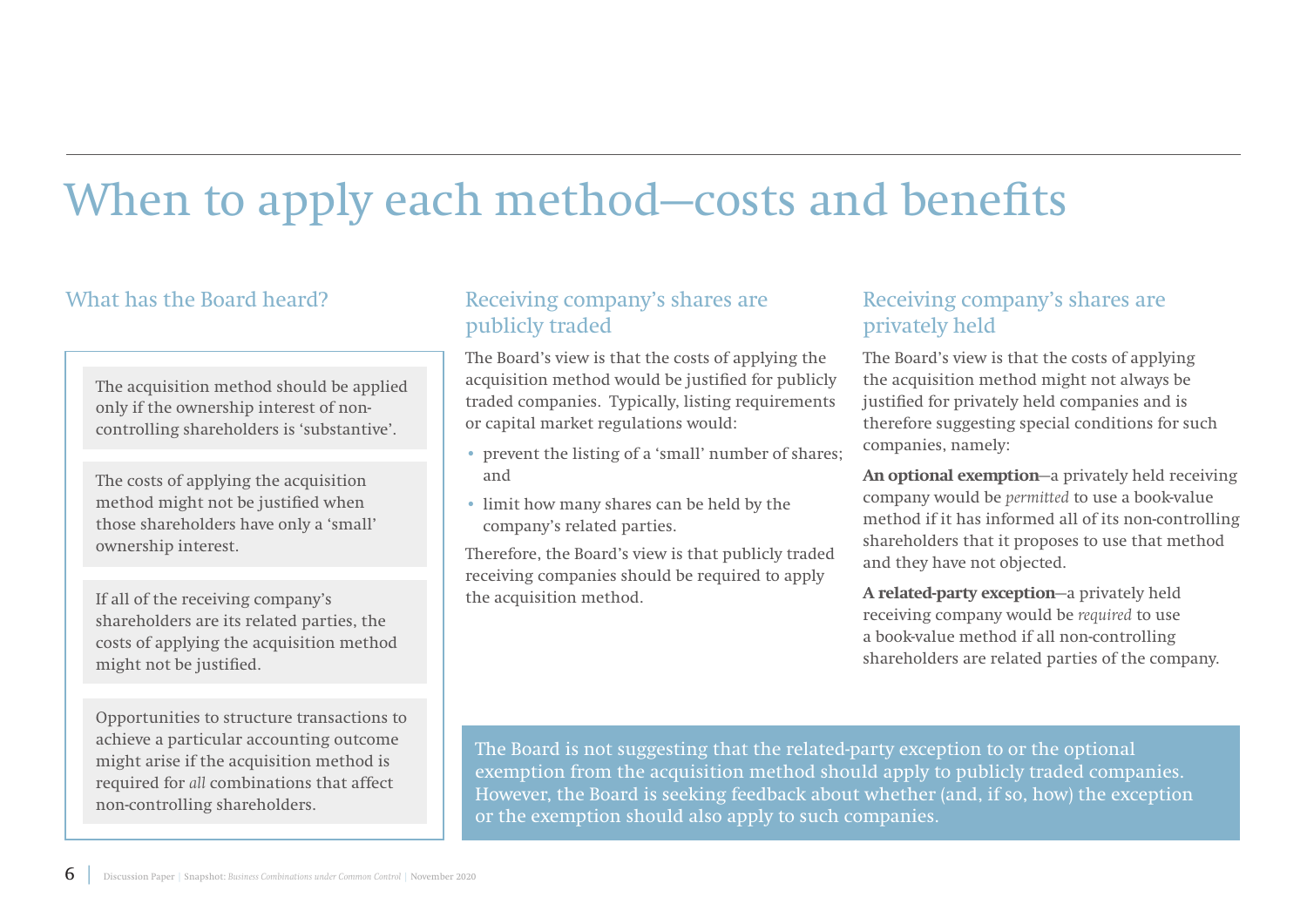## When to apply each method—no outside shareholders

### Combinations that do not affect non-controlling shareholders

In Diagram 5, the controlling party, Company P, decides to restructure its wholly-owned subsidiaries, companies A and B, in preparation for an initial public offering. It could undertake that restructuring in various ways. However, in all scenarios potential shareholders would be investing in the same economic resources, as indicated by the shaded area in Diagram 5.

A book-value method would provide useful information about these combinations to potential shareholders of the combining companies, because the information produced by that method does not depend on how the combination is structured. A book-value method would also avoid the difficulties that could arise if the acquisition method was applied to combinations that do not affect non-controlling shareholders. For example, it would avoid the need to decide which company is the 'economic' acquirer. That decision is fundamental in applying the acquisition method but could be difficult to make for combinations illustrated in Diagram 5.



**Diagram 5—Group restructuring in preparation for an initial public offering**

The Board's view is that a book-value method should be applied to business combinations under common control that do not affect non-controlling shareholders of the receiving company.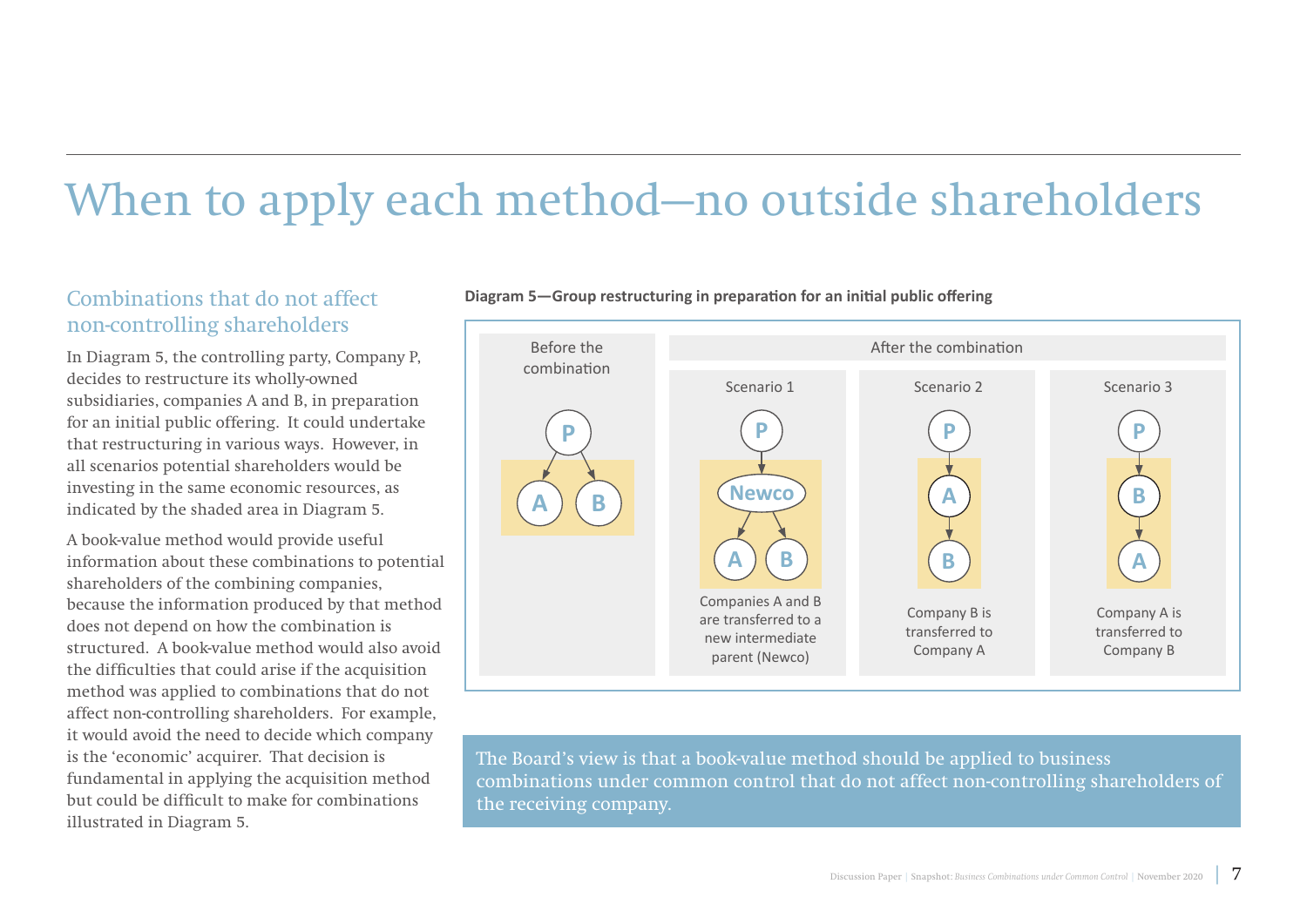### When to apply each method—in summary

Diagram 6 summarises the criteria that would determine when a receiving company should use the acquisition method and when it should use a book-value method. All those criteria are objective and designed to produce similar outcomes in similar circumstances, while taking into account cost-benefit considerations.

The Board's view is that its suggested approach would not be unduly complex, because both methods are already in use. Furthermore, all of the criteria for selecting the method are based on conditions already used in IFRS Standards. For example, IFRS Standards describe a public market and define related parties. The condition used in the optional exemption is also used in IFRS Standards for exempting privately held companies from particular requirements in specified circumstances.

**Diagram 6—Summary of the Board's preliminary views**

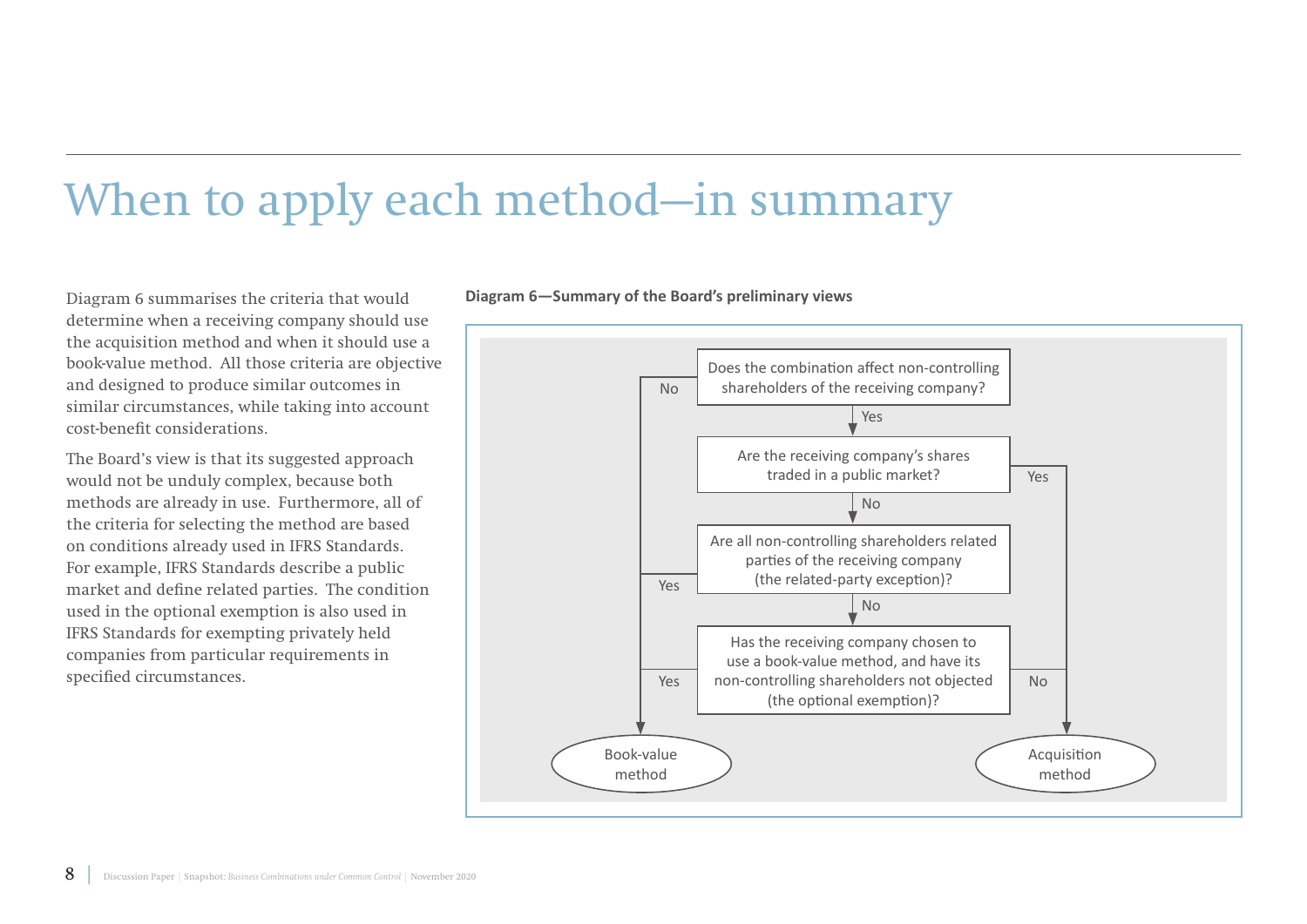## How to apply the acquisition method

### A recap of the acquisition method

The acquisition method set out in IFRS 3 assumes that the consideration paid in the combination is negotiated at arm's length and reflects the fair value of the acquired business and the price paid for any synergies expected from the combination.

The acquisition method measures the assets and liabilities received in the combination at fair value.1 The difference between the fair value of those assets and liabilities and the fair value of the consideration paid is recognised as goodwill. In an arm's length transaction, goodwill is expected to comprise, as illustrated in Diagram 7A:

- goodwill that exists in the acquired business. It is measured as the difference between the fair value of that business as a whole and the fair value of its assets and liabilities.
- the price paid for the expected synergies.

In a rare case of a bargain purchase, a gain is recognised in the statement of profit or loss. The gain is equal to the difference between the fair value of the consideration paid and the fair value of the assets and liabilities received.

#### 1 The acquisition method recognises all identifiable assets and liabilities acquired in a business combination.

### What is the issue?

In principle, the Board's view is that the acquisition method should be applied just as set out in IFRS 3. However, in a business combination under common control, the consideration paid might not have been negotiated. Instead, it might have been set by the controlling party. If that consideration differs from the consideration that would have been paid in an arm's length transaction, that difference suggests that the combination includes an additional component that is not present in a combination between unrelated parties—a distribution from, or a contribution to, the receiving company's equity, as illustrated in Diagrams 7A and 7B.

#### **Diagram 7A—Consideration paid is higher than in an arm's length transaction**



#### **Diagram 7B—Consideration paid is lower than in an arm's length transaction**

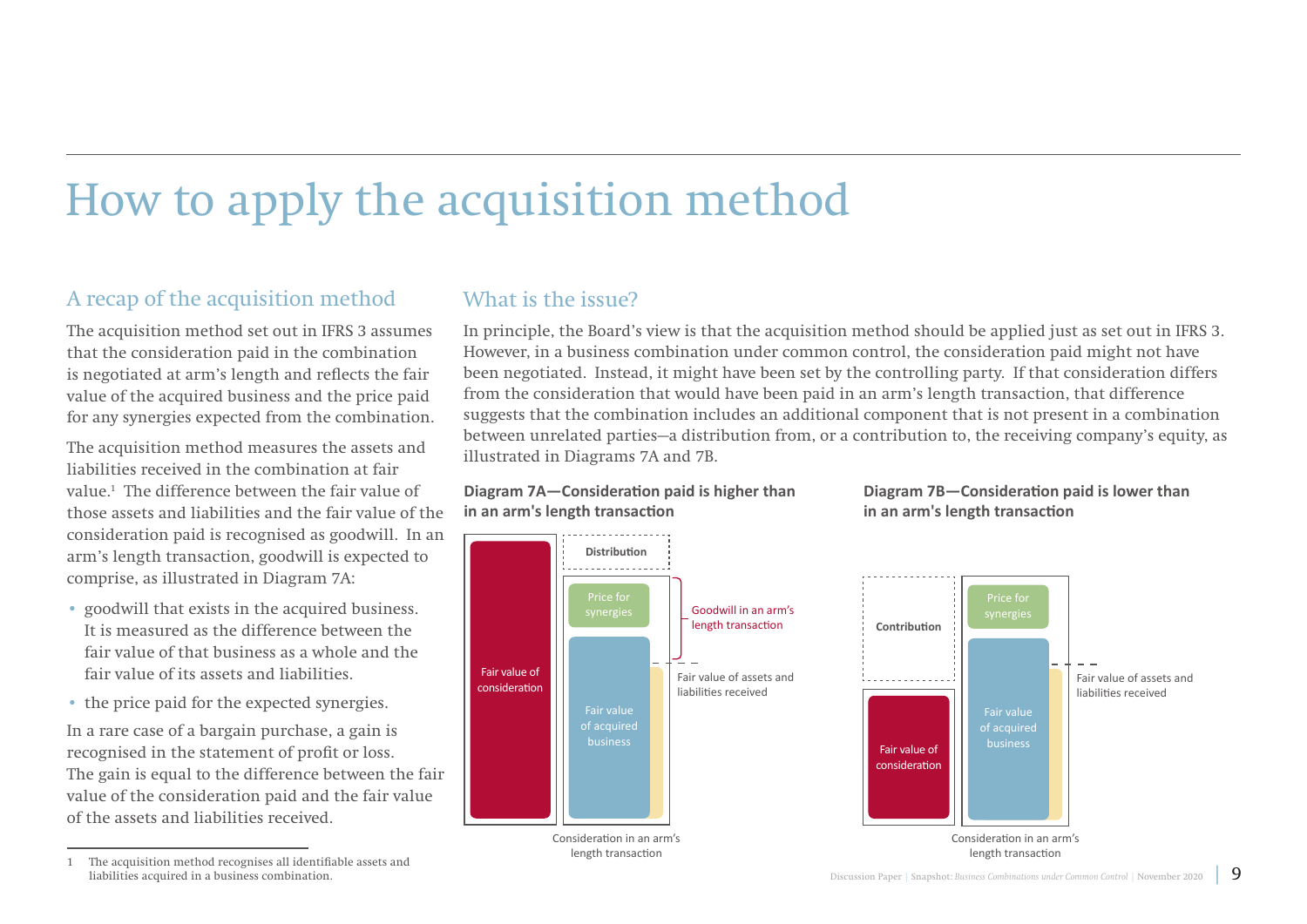# How to apply the acquisition method (continued)

Should the receiving company identify, measure and recognise a distribution from, or a contribution to, equity in a business combination under common control when the acquisition method is used?

#### What has the Board heard?

A distribution or a contribution is unlikely to occur in a transaction that affects non-controlling shareholders.

A distribution would be difficult to measure. An 'overpayment' can also occur in a business combination covered by IFRS 3 and is not reported separately.

Investors need information about how the transaction price was set so that they can make their own assessments.

### Should a distribution from equity be recognised?

The Board's view is that the receiving company should not be required to identify, measure and recognise a distribution from equity. Instead, the receiving company should disclose information about the terms of the combination, including how the transaction price was set. Any 'overpayment' would be included in goodwill that would be subject to impairment testing, just as occurs in reporting a business combination covered by IFRS 3. **Diagram 8—Measuring a contribution to equity**

#### Should a contribution to equity be recognised?

The Board's view is that the receiving company should recognise a contribution to equity if the fair value of the assets and liabilities received in a business combination under common control exceeds the fair value of the consideration paid, as illustrated in Diagram 8—instead of recognising that difference as a gain on a bargain purchase in the statement of profit or loss, as required by IFRS 3.



length transaction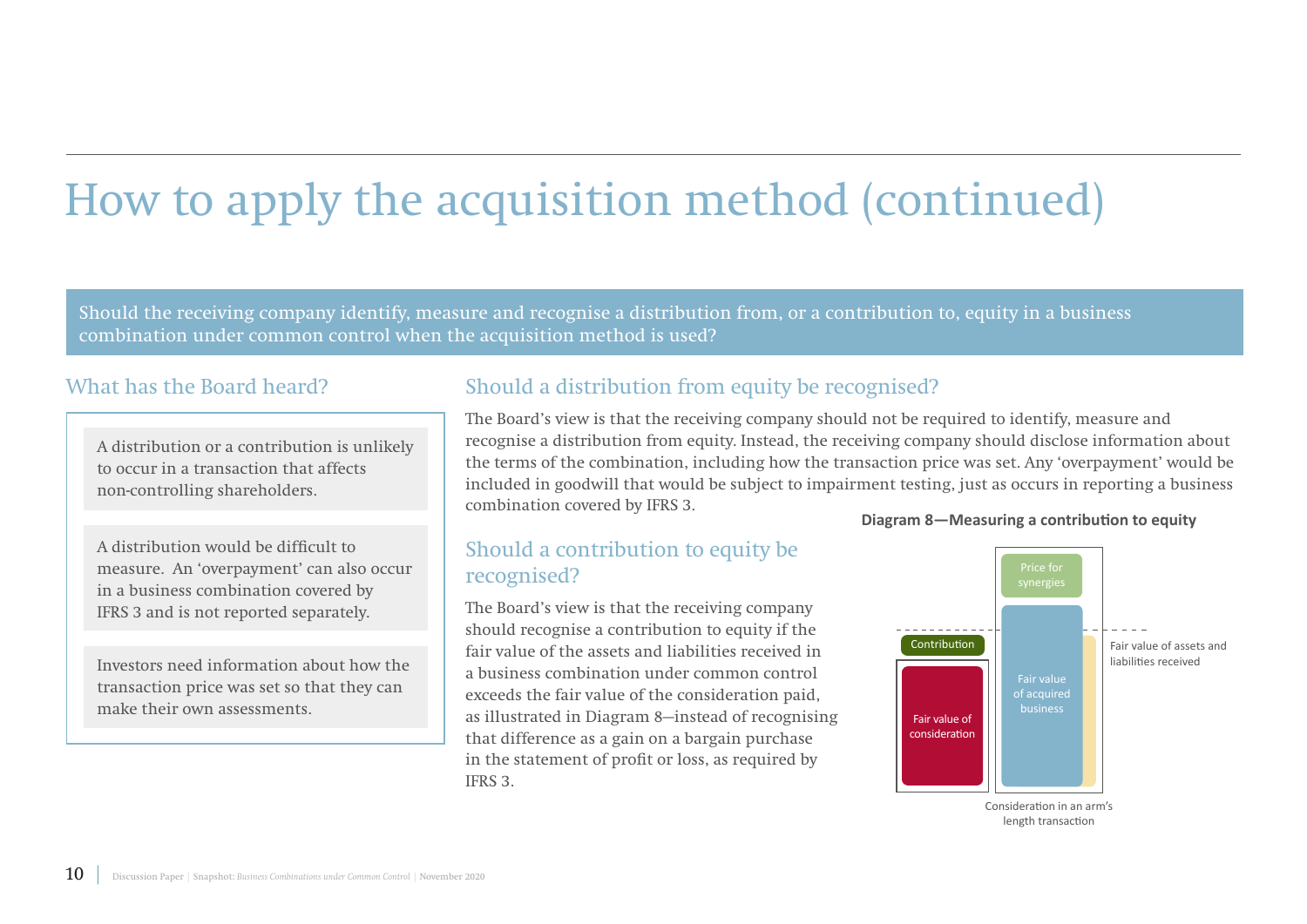## How to apply a book-value method

#### What is the issue?

A book-value method is not described in IFRS Standards. In practice, a variety of book-value methods are used. The Board's view is that IFRS Standards should prescribe a single book-value method.

The Board focused on how the receiving company should:

- measure the assets and liabilities received;
- measure the consideration paid;
- report the difference between those amounts; and
- provide pre-combination information.

The Board also considered what disclosures a company should provide when it applies a book value method.

#### How to measure the assets and liabilities received?

In practice when applying a book-value method, companies sometimes measure the assets and liabilities received using their book values reported by the transferred company. In other cases, they use the book values reported by the controlling party.

Those book values would typically be identical if the controlling party has controlled the transferred company since the creation of that company. However, those book values could differ if, for example, the transferred company has previously been acquired from a party outside the group.

The Board's view is that the receiving company should measure the assets and liabilities received at their book values reported by the transferred company.

### How to measure the consideration paid?

In practice when applying a book-value method, companies sometimes measure the consideration paid at fair value. In other cases, they measure the consideration paid at book value—or, in case of the consideration paid in the receiving company's own shares, at their par value or a nominal value.

The Board's view is that the consideration paid should be measured as follows:

- If consideration is paid in assets—at the book values of those assets.
- If consideration is paid by incurring a liability at the amount determined on recognition of that liability applying IFRS Standards.

The Board's view is that it should not prescribe how the consideration paid in the receiving company's own shares should be measured.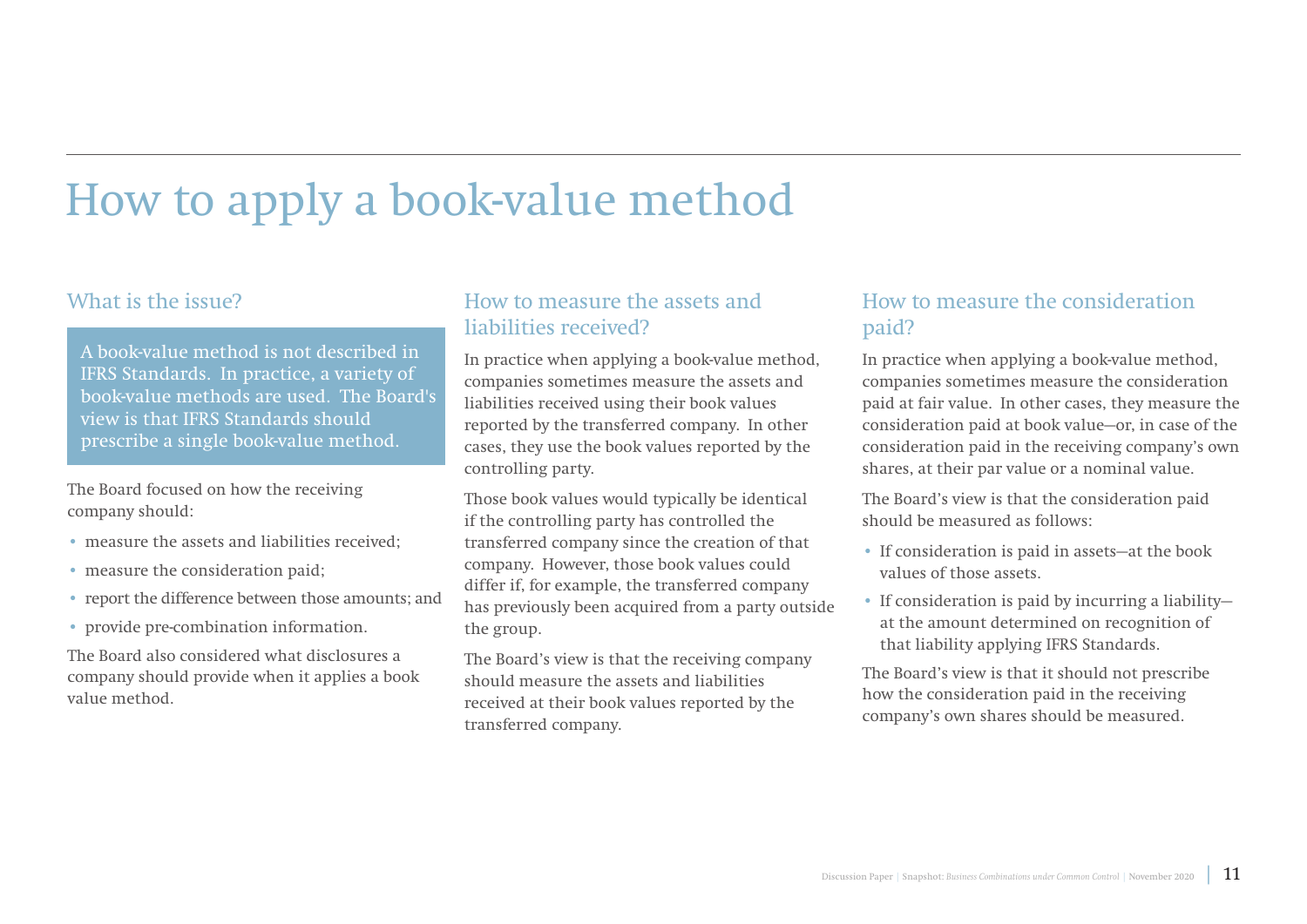## How to apply a book-value method (continued)

### How to report the difference between the consideration paid and the assets and liabilities received?

The Board's view is that the difference between the consideration paid and the assets and liabilities received should be recognised in equity, as illustrated in Diagram 9. This approach is consistent with current practice.

#### **Diagram 9—Illustrating a book-value method**



Consideration paid is higher than book value of assets and liabilities received

Consideration paid is lower than book value of assets and liabilities received

### How to provide pre-combination information?

In practice when applying a book-value method, companies sometimes include the transferred company in their financial statements from the combination date and do not restate pre-combination information.

In other cases, companies include the transferred company in their financial statements from the beginning of the comparative period and restate pre-combination information.

The Board's view is that the receiving company should include the transferred company in its financial statements from the date of combination and, hence, should not restate its pre-combination information.

### What information to disclose?

The Board's view is that:

- some, but not all, of the disclosure requirements in IFRS 3 are appropriate when applying a book-value method; and
- the receiving company should disclose the amount recognised in equity for the difference between the consideration paid and the book value of the assets and liabilities received, and the component, or components, of equity that includes that difference.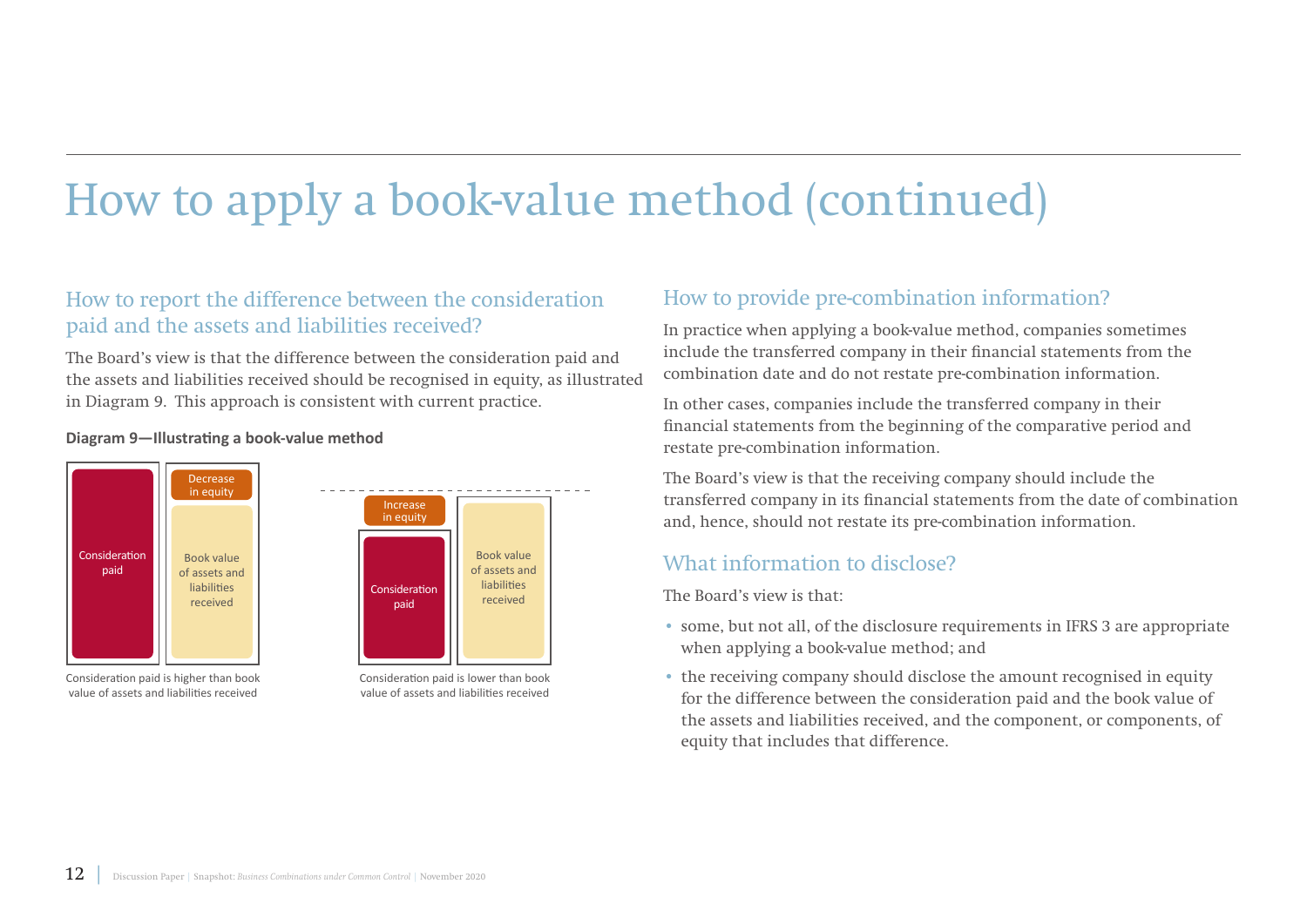## How to apply each method—in summary

|                                                           | How to apply the acquisition method?                                                                                                                        | How to apply a book-value method?                                                                                                                                                      |  |
|-----------------------------------------------------------|-------------------------------------------------------------------------------------------------------------------------------------------------------------|----------------------------------------------------------------------------------------------------------------------------------------------------------------------------------------|--|
|                                                           | Generally, the acquisition method should be applied as<br>set out in IFRS 3.                                                                                | IFRS Standards would specify a single book-value method.                                                                                                                               |  |
| How to measure the assets<br>and liabilities received?    | Measure the assets and liabilities received at their fair values.                                                                                           | Measure the assets and liabilities received at their existing<br>book values reported by the transferred company.                                                                      |  |
| How to measure the<br>consideration paid?                 | Measure all forms of the consideration paid at fair value.                                                                                                  | In general, measure the consideration paid at book value<br>(the Board would not prescribe how to measure the<br>consideration paid in own shares).                                    |  |
| How to report the<br>difference between<br>those amounts? | Recognise any such difference as goodwill or, in rare cases, as<br>a contribution to equity instead of as a gain in the statement<br>of profit or loss.     | Recognise any such difference as a decrease or increase<br>in equity.                                                                                                                  |  |
| How to provide<br>pre-combination<br>information?         | Include the transferred company from the combination date,<br>without restating pre-combination information.                                                | Include the transferred company from the combination date,<br>without restating pre-combination information.                                                                           |  |
| What information<br>to disclose?                          | • Disclose all information required by IFRS 3.<br>• Provide information about the terms of the combination,<br>including how the transaction price was set. | • Disclose some, but not all, information required by IFRS 3.<br>• Provide information about the difference between the<br>consideration paid and the assets and liabilities received. |  |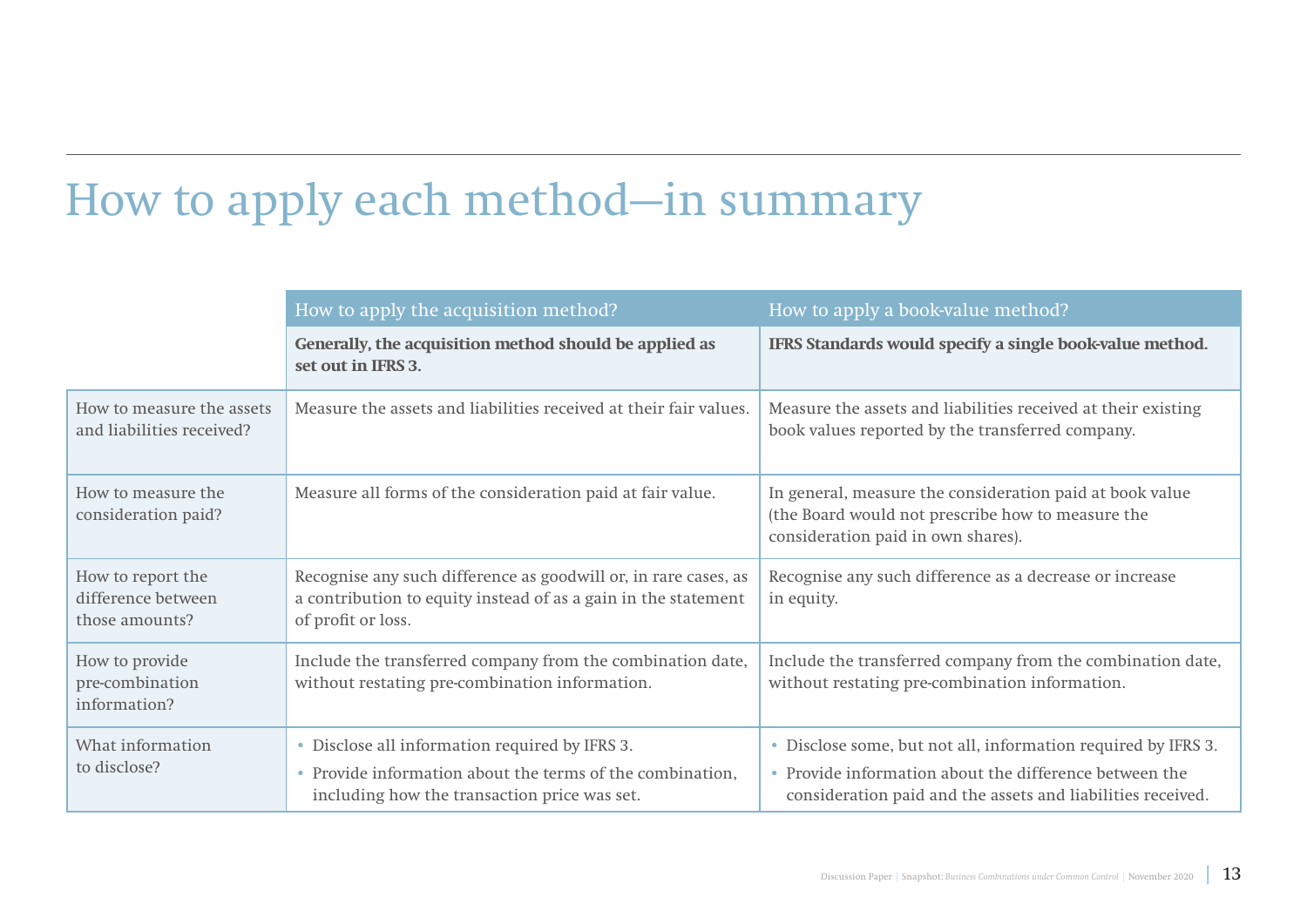## The effects of the Board's preliminary views

If the Board confirms its preliminary views and they are implemented, diversity in practice would be reduced, transparency in reporting would be improved and users of financial statements would receive better information because:

- the acquisition method would be applied both to business combinations covered by IFRS 3 and to similar business combinations under common control when the benefits of applying that method outweigh the costs;
- IFRS Standards would specify which method should be applied in which circumstances, so that companies undertaking similar transactions would apply the same accounting policies; and
- IFRS Standards would specify a single book-value method, thus eliminating the diversity caused by the variety of book-value methods currently used.

The overall effects of the Board's preliminary views are illustrated in Diagram 10.



**Diagram 10—The overall effects of implementing the Board's preliminary views**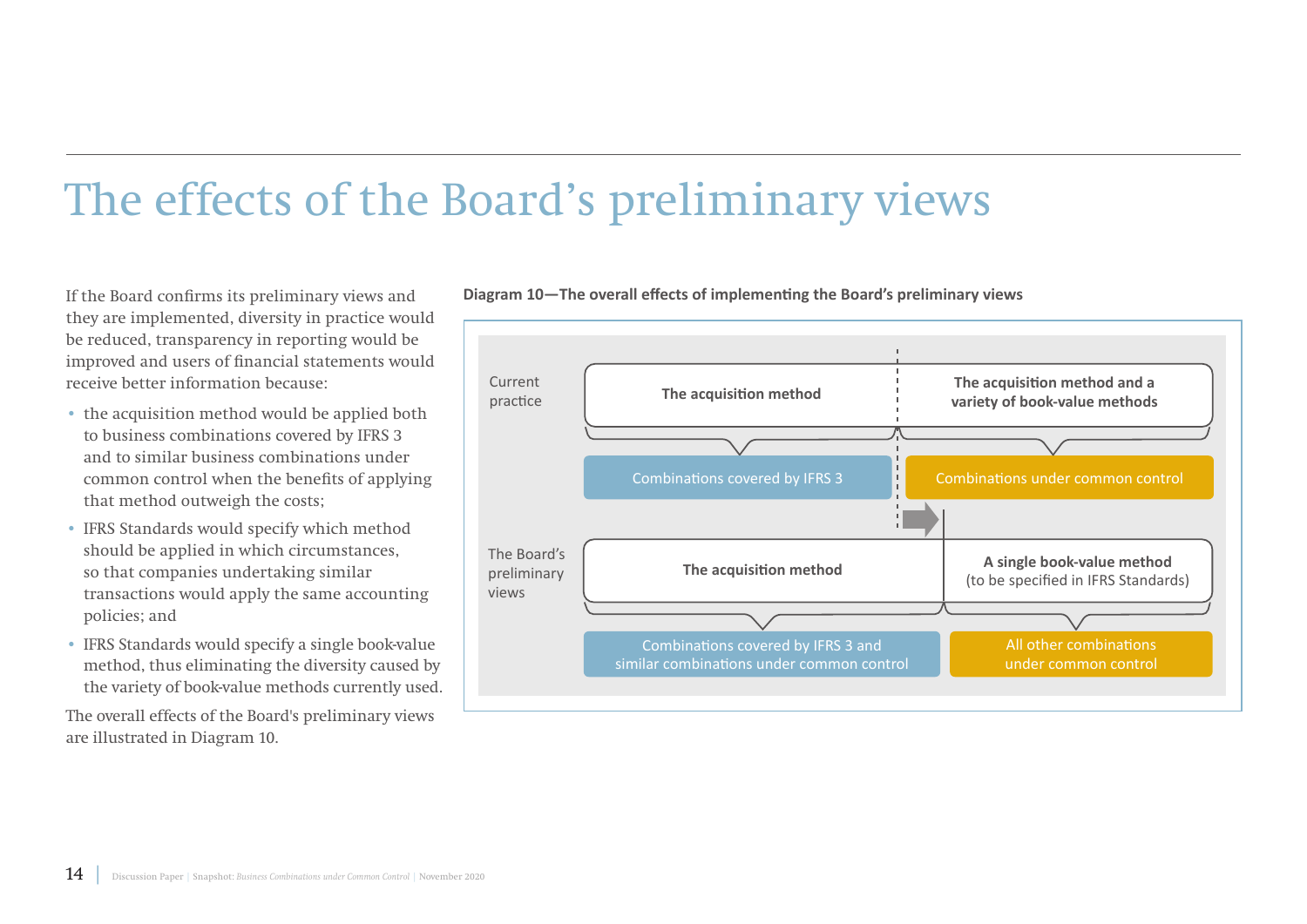## Further information

#### **The deadline for comments on the Discussion Paper is 1 September 2021.**

All parties are invited to respond to the questions in the Discussion Paper. The Board will welcome responses even if respondents do not comment on all questions.

To stay up to date with the latest developments in this project and to sign up for email alerts, please visit [www.ifrs.org/projects/work-plan/business](https://www.ifrs.org/projects/work-plan/business-combinations-under-common-control/)[combinations-under-common-control/](https://www.ifrs.org/projects/work-plan/business-combinations-under-common-control/).

#### **This document**

This Snapshot has been compiled by the staff of the IFRS Foundation for the convenience of interested parties. The views expressed in this document are those of the staff who prepared it and are not necessarily the views or the opinions of the Board. The content of this Snapshot does not constitute advice and should not be considered as an authoritative document issued by the Board.

Official pronouncements of the Board are available in electronic format to eIFRS subscribers. Publications are available at www.ifrs.org.